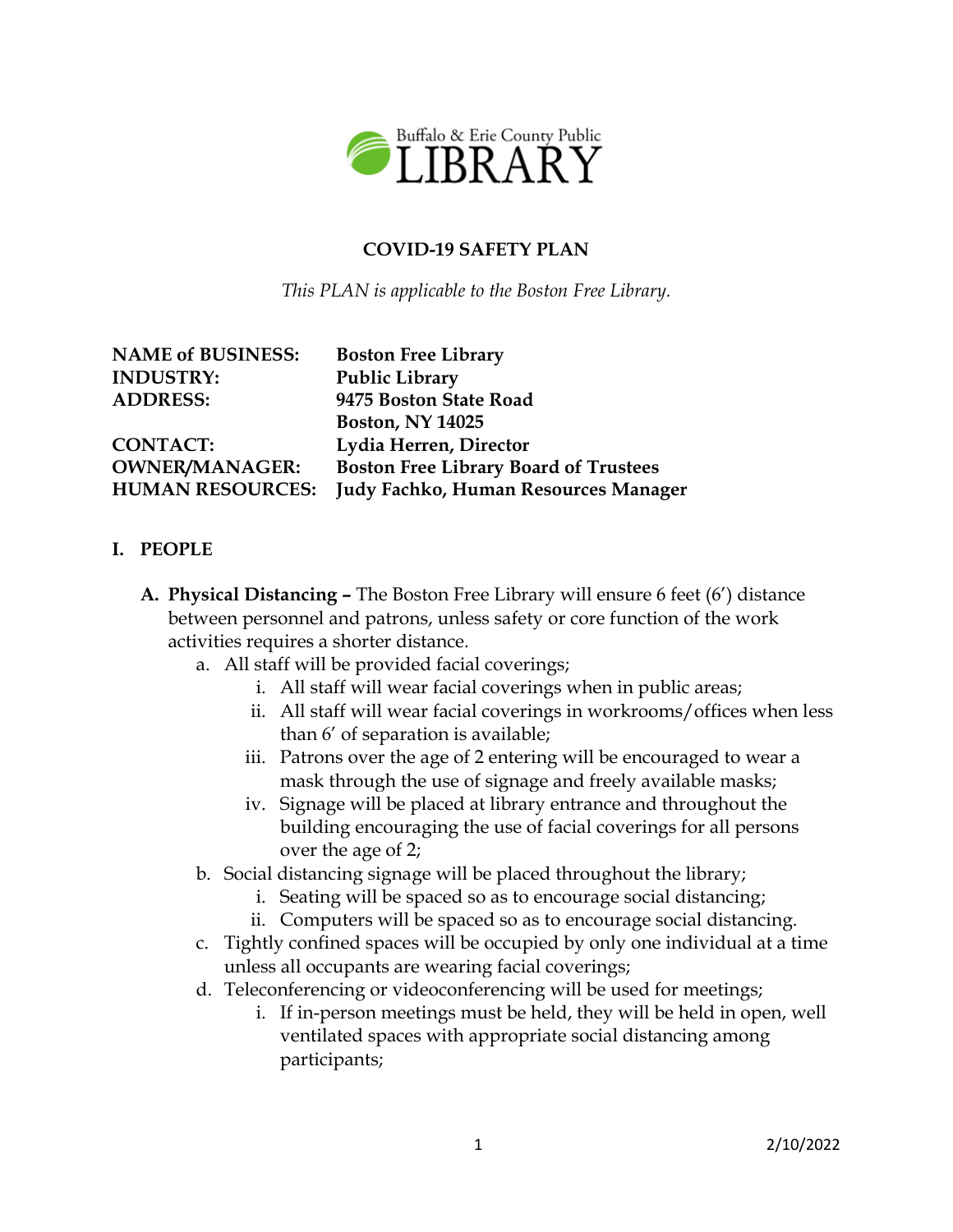- e. WALK-UP and CURBSIDE SERVICE Customer (patron) engagement:
	- 1. Facial coverings will be worn by staff at all times when providing walk-up and curbside pickup;

# **II. PLACES**

# **A. Protective Equipment –**

- **a.** Staff at the Boston Free Library will be provided N95 or KN-95 facial coverings:
- b. Staff will be instructed to frequently wash hands while in the workplace;
	- i. CDC recommended hand washing guidelines will be posted in all staff restrooms and where sinks are located;
	- ii. Staff will be trained on these protocols.

# B. **Hygiene and Cleaning**

- a. Staff and patrons will have access to:
	- i. soap, water, paper towels;
	- ii. hand sanitizer containing 60% or more alcohol;
- b. Cleaning regular cleaning/disinfecting will occur regularly in the following areas:
	- i. High transit areas;
	- ii. Restrooms public and staff;
	- iii. Common areas including but not limited to tables and chairs;
- c. Cleaning cleaning/disinfecting will occur after every use of the following, where practicable, in shared staff areas and will be the responsibility of all staff members particularly during staff change overs:
	- i. Staff computers including keyboards and surface areas of computer desks;
	- ii. Staff telephones;
- d. The B&ECPL System will provide cleaning and disinfecting products that have been identified as effective against COVID-19 by the Environmental Protection Agency (EPA);
- e. Staff will be instructed to wash hands frequently in accordance to CDC recommended hand washing guidelines [https://www.cdc.gov/handwashing/pdf/wash-your-hands-fact-sheet-508.pdf.](https://www.cdc.gov/handwashing/pdf/wash-your-hands-fact-sheet-508.pdf)
- **C. Communication –** The Boston Free Library will:
	- a. Post signage throughout the libraries to remind staff to adhere to proper hygiene, social distancing rules, appropriate use of personal protective equipment (PPE) and cleaning and disinfecting protocols. Signage will include but is not limited to:
		- i. CDC recommended hand washing guidelines [https://www.cdc.gov/handwashing/pdf/wash-your-hands-fact-sheet-508.pdf;](https://www.cdc.gov/handwashing/pdf/wash-your-hands-fact-sheet-508.pdf)